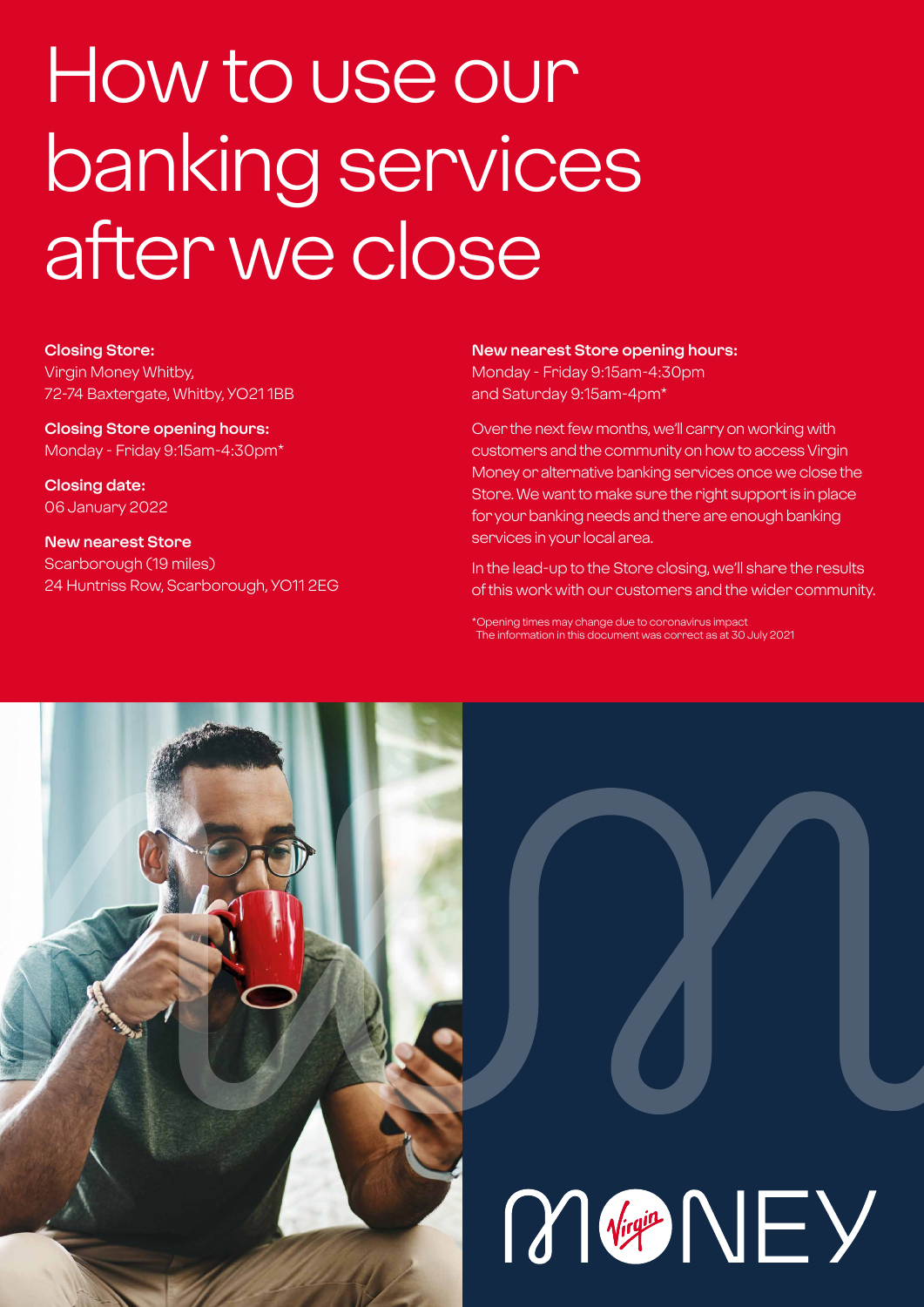### Understanding the impact of closing this Store

### Background

More and more customers are taking advantage of our digital services and only visiting Stores when they want to discuss a significant life event. Between April 2019 and July 2021 we've seen digital registrations increase from 48.7% to 57.6% across our personal customers, and daily internet banking and mobile app logins are up 66%.

It's important to balance investment in digital services with making sure our Store network continues to meet the needs of our customers. This means that we've made the difficult decision to close a number of Stores, including Whitby.

This decision has been reached after considerable thought and analysis which includes input from local management.

Our Stores will continue to be a really important part of what we do and we've recently refreshed and revitalised them now that we're one Virgin Money brand.

We've signed up to the UK Finance Access to Banking Standard and follow this for all Store closures: **[www.lendingstandardsboard.org.uk/wp-content/](http://www.lendingstandardsboard.org.uk/wp-content/uploads/2017/07/Access_to_Banking_Standard.pdf) [uploads/2017/07/Access\\_to\\_Banking\\_Standard.pdf](http://www.lendingstandardsboard.org.uk/wp-content/uploads/2017/07/Access_to_Banking_Standard.pdf)**. On 21 September 2020, the Financial Conduct Authority (FCA) introduced new standards which we'll also follow. More info can be found at **[www.fca.org.uk/publication/finalised](http://www.fca.org.uk/publication/finalised-guidance/fg20-03.pdf)[guidance/fg20-03.pdf](http://www.fca.org.uk/publication/finalised-guidance/fg20-03.pdf)**

### Considerations

In trying to decide whether to close a Store, we look at a lot of different things.

As well as how often a Store is used, we look at how local customers – including potentially vulnerable groups and business customers – will be able to carry on using banking services after the Store closes.

- > Number of customers using the Store
- > Number of other Stores we have in the area
- > Distance to nearest Store
- > Change in number of transactions in Store
- > Change in customer use of Store
- > Current lease on Store
- > ATM availability
- > Access to other banks in the area
- > Banking services at the local Post Office\*\*
- > Public transport to other Stores
- > Other ways to bank (e.g. mobile, internet and phone)
- \*\*Business customers will be charged their agreed tariff for transactions, except Change Giving where the costs are recharged monthly in arrears.

Our decision to close Whitby Store was influenced by the following:

- > We continue to see an increase in mobile use and customers signing up for digital services.
- > Should a customer wish to use a Store for general advice or to discuss a product, Scarborough Store is 19 miles away and there are a further 3 Stores within 31 miles.
- > There are other ATMs in the area that are free to use.
- > Our mobile, internet and telephone banking facilities allow customers to do most day-to-day tasks, like balance checks, viewing transactions, transferring money between accounts, paying bills and cancelling / amending regular payments. Customers can even pay in a cheque on the go.
- > Customers are also able to use our mobile app to make external payments in a number of different ways and we're continuing to make our digital banking services bigger and better.
- > The local full service Post Office is located nearby on 4-5 Bridge Street and provides personal and business customers with an alternative way to do their day-to-day banking transactions, such as cash withdrawals and paying in cash and cheques.
- > Customers can get all the information about our products and services, or raise any concerns by calling us on **0800 121 7365**. Our opening times are 7am to 9pm Monday to Saturday and 10am to 5pm on Sundays.
- > All our Stores offer an identical service, with good accessibility.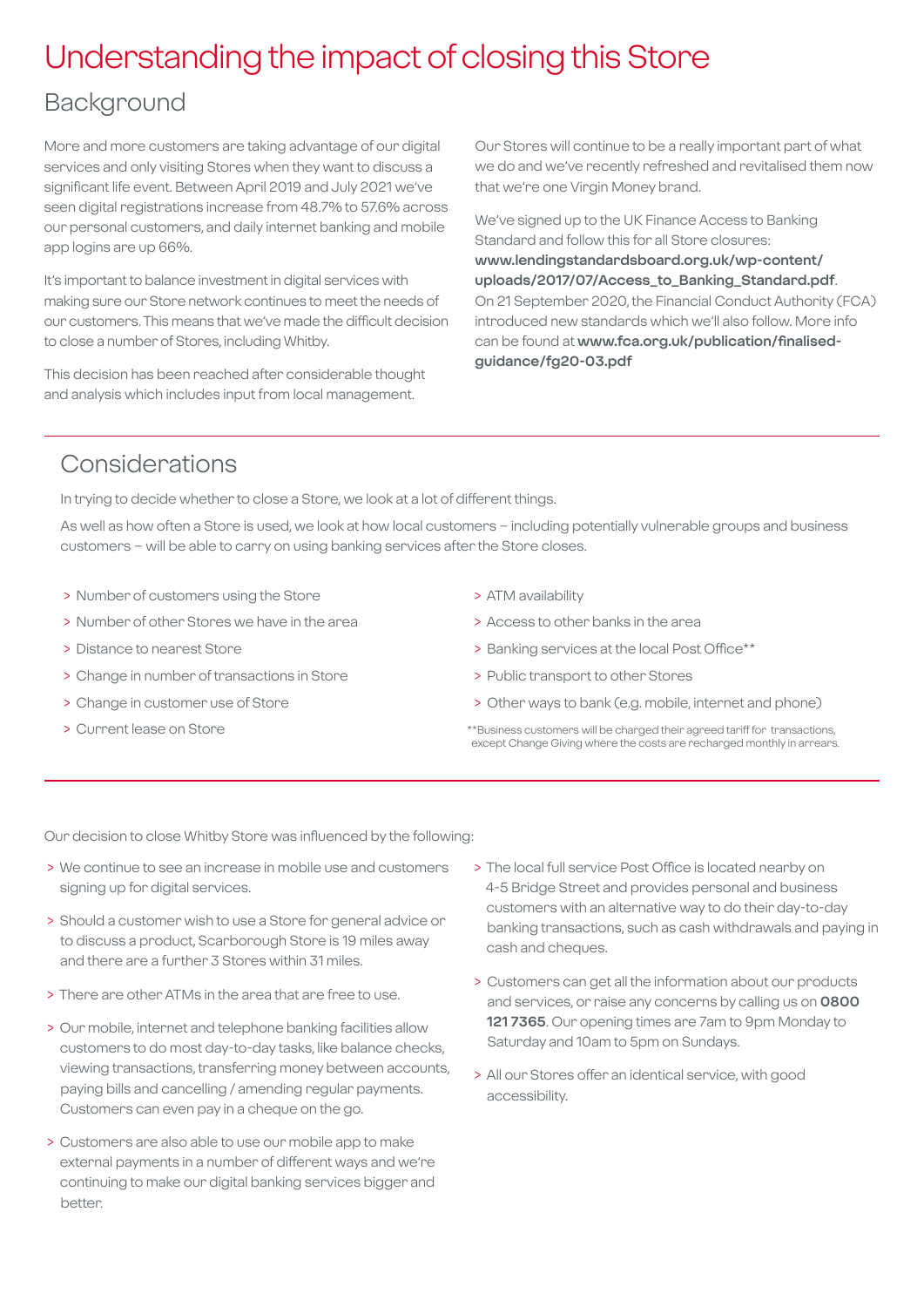## Understanding the impact of closing this Store

### What influenced our decision?

We've looked at how all customers, particularly those potentially vulnerable groups and businesses, can continue to access banking services after the Store closes. Below is some important info about how our customers are using the Store:

33%

#### **Transactions down year on year**

- > **4,000** customers transacting in Store compared to a Bank average of 6,000
- > **68%** of customers visited the Store 3 times or less in the last 12 months (with more than half of these also using alternative channels with 44% digitally active)
- > Of our customers aged 70 and above, 63% visited the Store on 3 days or less during the last 12 months.
- > Potentially vulnerable customers (within one or more of the following; over 70 years old, receive benefits, have a basic Personal Current Account, are Store users only or are in arrears) 68% of those customers visited the Store on 3 days or less during the last 12 months.
- > Micro Enterprises & Charities Customer Insight 52% of micro enterprises visited the Store on 3 days or less during the last 12 months, with 49% of transactions involving cash. 57% of charities visited the Store on 3 days or less during the last 12 months, with 51% involving cash.

Our Store colleagues will actively engage with customers, including those potentially vulnerable, to discuss their options and support how they'd like to bank, along with engaging with local groups in the community.

Details of the activities, additional support requirements, feedback received and remedial action needed will be included in the Store Review document, which will be available on our website and in Stores this December.

### Local information

Whitby is a seaside town in Yorkshire, split by the River Esk.

The Store is situated in the centre of Whitby, with other banks nearby including HSBC, Barclays, Yorkshire Building Society and Halifax.

Scarborough Store, which is 19 miles away, also offers a full service in Store.

#### **Transport Links**

Local bus services run on a regular basis between Whitby and Scarborough, on a hourly schedule, with a similarly regular schedule of return journeys. Journey times are estimated at 1 hour.

Road links between Whitby and Scarborough are serviced by the A171 with average journey times of 36 minutes.

#### **Mobile Phone Signal availability**

Whitby is well serviced by all national mobile phone networks with 4G services available from all national operators. (source Ofcom)

#### **ISP & available speeds**

Whitby is well serviced by all national providers with standard and superfast broadband availability. (source Ofcom)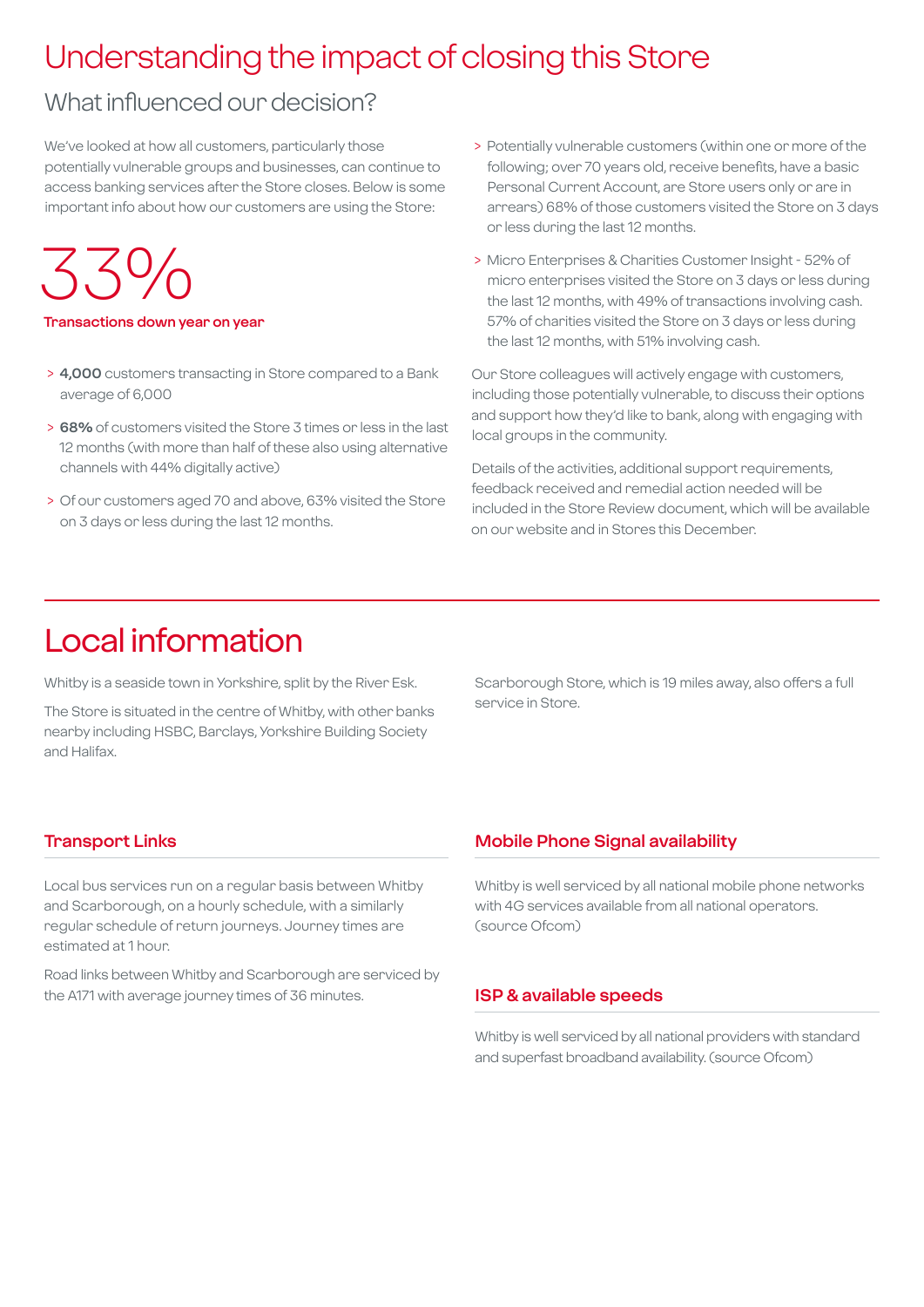## Distances to local services from the closing Store

#### **Distance to our nearest Stores** virginmoney.com/store-finder



#### **Scarborough**

24 Huntriss Row, Scarborough, YO11 2EG Monday - Friday 9:15am-4:30pm and Saturday 9:15am-4pm\*



#### **Eston**

182-184 High Street, Eston, TS6 9JE Monday - Friday 9:15am-4:30pm\*



#### **Middlesbrough Central**

7 Linthorpe Road, Middlesbrough, TS1 1RF Monday - Friday 9:15am-4:30pm and Saturday 9:15am-4pm\*



#### **Thornaby**

York House, Thornaby Town Centre, Stockton on Tees, TS17 9PL

Monday - Friday 9:15am-4:30pm and Saturday 9:15am-4pm\*

#### **Distance to Post Office**

#### www.postoffice.co.uk/branch-finder



### 0.1 miles

**Bridge Street** 4-5 Bridge Street, Whitby, YO22 4BG Monday - Sunday 7am-5:30pm There is a full service Post Office available on Bridge Street in Whitby.

#### **Competitor sites in current location?**

#### **Nearest Link ATM**

link.co.uk/atm-locator





### 0.01 miles

**Halifax** 67 Baxtergate, Whitby, YO21 1HB

### Other places you can bank locally





Nearest Post Office

You can get a copy of this impact assessment on our website, in Store or by calling us.

- > 72-74 Baxtergate, Whitby, YO21 1BB
- > 0800 121 7365
- > virginmoney.com/store-closures